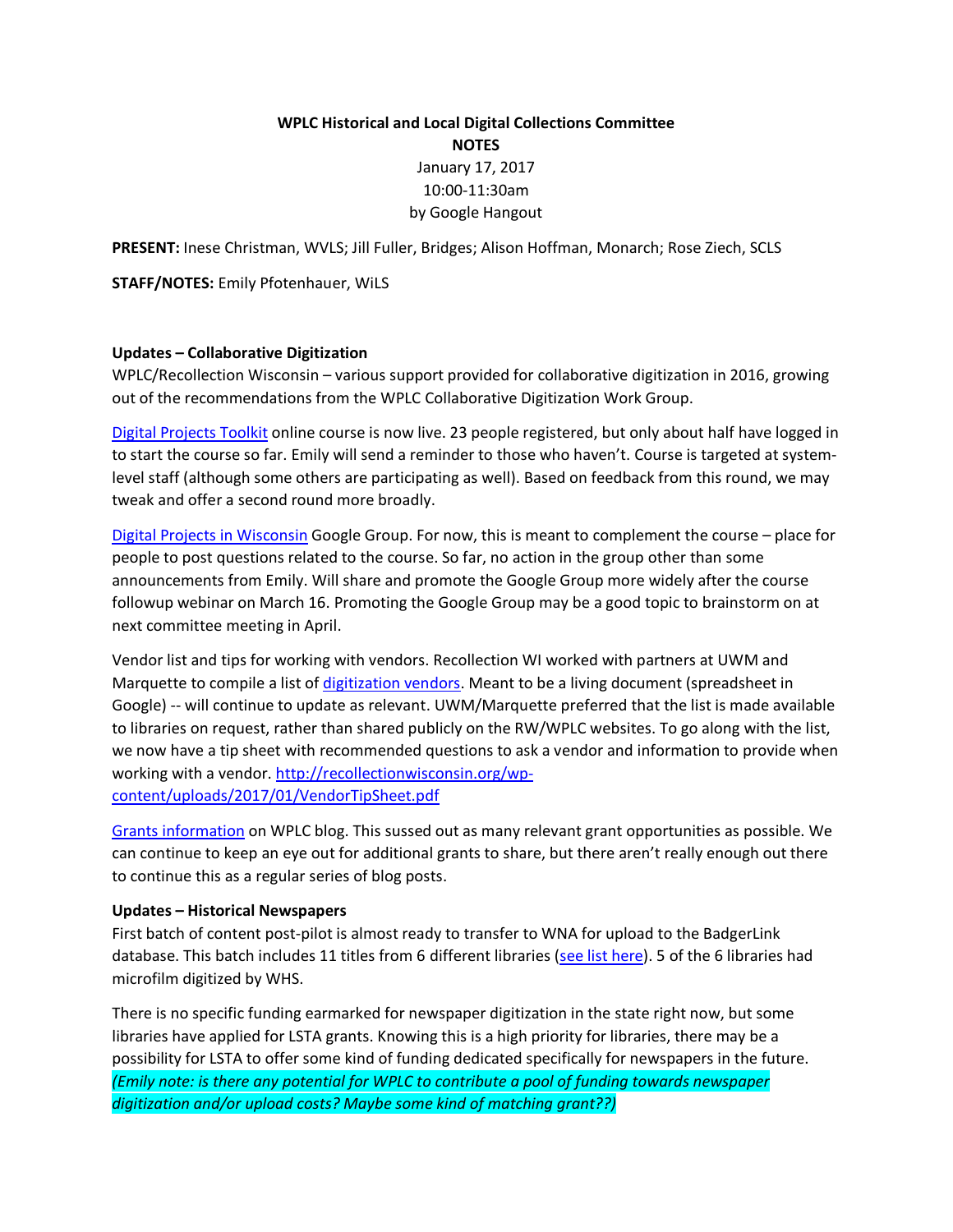Meeting of newspaper project partners (WHS, WNA, WPLC, DPI) coming up on Feb. 17: any questions/concerns from this committee to bring to this group?

One question Emily has had from libraries is concerns about potential duplication of effort – libraries don't want to invest in digitizing and uploading if their community's newspapers are going to end up online through Newspaper Archive or Newspapers.com. It seems like those companies work directly with libraries, so this shouldn't lead to overlapping effort.

This was Jill's experience with Newspapers.com when in Illinois. They reached out to Newspapers.com, which scanned their library's microfilm for free, made it available online, and gave the library free access to their content within the database. The library also got a copy of the digital files but agreed not to post them anywhere else online for a certain period (3 or 5 years).

A question came up re: concern that libraries may have the perception that, with the WHS microfilm digitization service, they're paying Wisconsin Historical Society to digitize materials in WHS's own collection. *(Emily note: I believe the WHS scanning service is cost recovery but not profit-generating; I can find out. Not sure if that helps with this concern or not.)*

The committee suggested that increasing the presence/visibility of the contributing libraries on the BadgerLink database would generate more buy-in/interest from/value to libraries. Is there a way to point people to their local library for additional resources – local history materials that aren't online, or online resources that aren't newspapers? This may not be feasible within the BadgerLink and WNA database structure, but this could be a role for WPLC and/or Recollection Wisconsin. A small step would be to add the WHS logo and a link to the WHS website to the WNA database site. *(Emily note: WHS is working on adding more information to their website about newspaper holdings, including various digital resources. I can check on the status of that.)*

## **Brainstorming: Ideas and priorities for supporting collaborative digitization efforts**

Which recommendations from the Collaborative Digitization Work Group have already been accomplished? Primarily in the Training, Information Sharing and Access areas: train the trainer curriculum (the Digital Projects Toolkit course), vendor list, metadata templates (part of the toolkit course), information sharing about grants, and continued support of collection hosting by Milwaukee Public Library (10 collections migrated and three new collections added in 2016).

The group was interested in all of the Collaborative Digitization Work Group recommendations and also made other suggestions; the three that rose to the top were:

- 1) Big picture info sheet something that maps out/visualizes the overall digitization process from start to finish, to give libraries a better sense of what is involved. Could be shared on WPLC website, Recollection Wi website, and by systems to their members. Also possibly a separate, complementary info sheet specifically about storage and digital preservation.
- 2) Cost models/estimates at least some generic project examples, so a library can get a sense of what's possible with the resources they have (for example, what would the cost be for a particular vendor to digitize 500 photos?). Or possibly a more customized version of this, a la WiLS Coop price quotes.